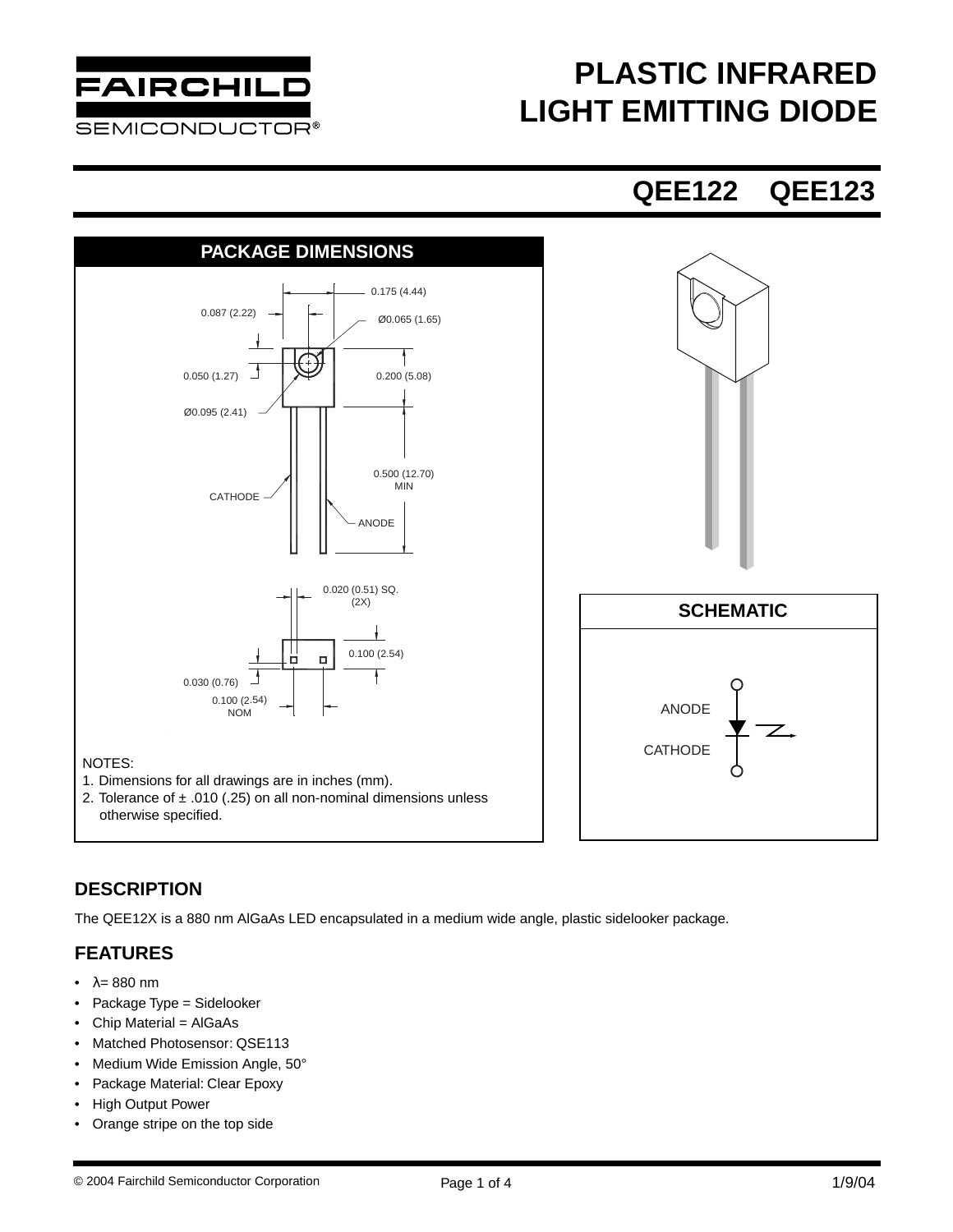

**SEMICONDUCTOR®** 

# **PLASTIC INFRARED LIGHT EMITTING DIODE**

## **QEE122 QEE123**

| <b>ABSOLUTE MAXIMUM RATINGS</b> ( $T_A = 25^{\circ}$ C unless otherwise specified) |                  |                 |        |  |  |  |  |  |
|------------------------------------------------------------------------------------|------------------|-----------------|--------|--|--|--|--|--|
| <b>Parameter</b>                                                                   | Symbol           | Rating          | Unit   |  |  |  |  |  |
| <b>Operating Temperature</b>                                                       | <b>TOPR</b>      | $-40$ to $+100$ | °C     |  |  |  |  |  |
| Storage Temperature                                                                | $T_{\text{STG}}$ | $-40$ to $+100$ | °C     |  |  |  |  |  |
| Soldering Temperature (Iron) <sup>(2,3,4)</sup>                                    | $T_{\sf SOL-I}$  | $240$ for 5 sec | °C     |  |  |  |  |  |
| Soldering Temperature (Flow) <sup>(2,3)</sup>                                      | $T_{SOL-F}$      | 260 for 10 sec  | °C     |  |  |  |  |  |
| <b>Continuous Forward Current</b>                                                  | ΙF               | 50              | mA     |  |  |  |  |  |
| <b>Reverse Voltage</b>                                                             | $V_R$            | 5               | $\vee$ |  |  |  |  |  |
| Power Dissipation <sup>(1)</sup>                                                   | $P_D$            | 100             | mW     |  |  |  |  |  |

#### **NOTES:**

1. Derate power dissipation linearly 1.33 mW/°C above 25°C.

2. RMA flux is recommended.

3. Methanol or isopropyl alcohols are recommended as cleaning agents.

4. Soldering iron 1/16" (1.6 mm) minimum from housing .

| ELECTRICAL / OPTICAL CHARACTERISTICS $(T_A = 25^{\circ}C)$ |                            |                    |     |            |     |              |  |  |
|------------------------------------------------------------|----------------------------|--------------------|-----|------------|-----|--------------|--|--|
| <b>Parameter</b>                                           | <b>Test Conditions</b>     | <b>Symbol</b>      | Min | <b>Typ</b> | Max | <b>Units</b> |  |  |
| Peak Emission Wavelength                                   | $I_F = 100 \text{ mA}$     | $\lambda_{\sf PE}$ |     | 880        |     | nm           |  |  |
| <b>Emission Angle</b>                                      | $I_F = 100 \text{ mA}$     | 201/2              |     | 50         |     | Deg.         |  |  |
| <b>Forward Voltage</b>                                     | $I_F = 100$ mA, tp = 20 ms | $V_F$              |     |            | 1.7 | V            |  |  |
| <b>Reverse Current</b>                                     | $V_R = 5 V$                | <sup>I</sup> R     |     |            | 10  | μA           |  |  |
| Radiant Intensity QEE122                                   | $I_F = 100$ mA, tp = 20 ms | ΙE                 | 4   |            | 16  | mW/sr        |  |  |
| Radiant Intensity QEE123                                   | $I_F = 100$ mA, tp = 20 ms | ΙĘ                 | 8   |            |     | mW/sr        |  |  |
| <b>Rise Time</b>                                           | $I_F = 100 \text{ mA}$     | t,                 |     | 800        |     | ns           |  |  |
| Fall Time                                                  |                            | t,                 |     | 800        |     | ns           |  |  |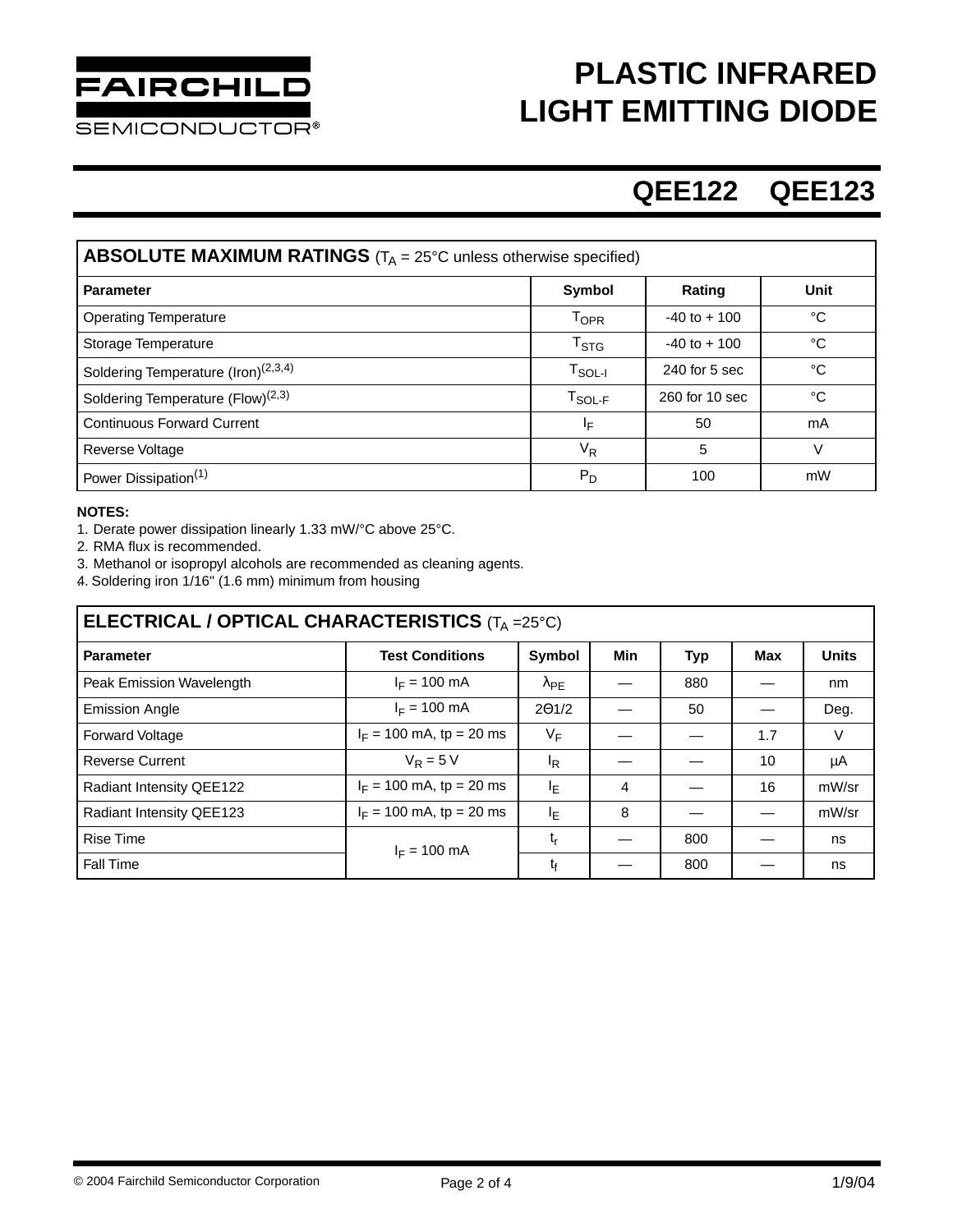

# **PLASTIC INFRARED LIGHT EMITTING DIODE**

## **QEE122 QEE123**



### **Fig.2 Coupling Characteristics of QEE123 And QSE113**



#### **Fig.3 Forward Voltage vs. Ambient Temperature**



#### **Fig. 5 Radiation Diagram**